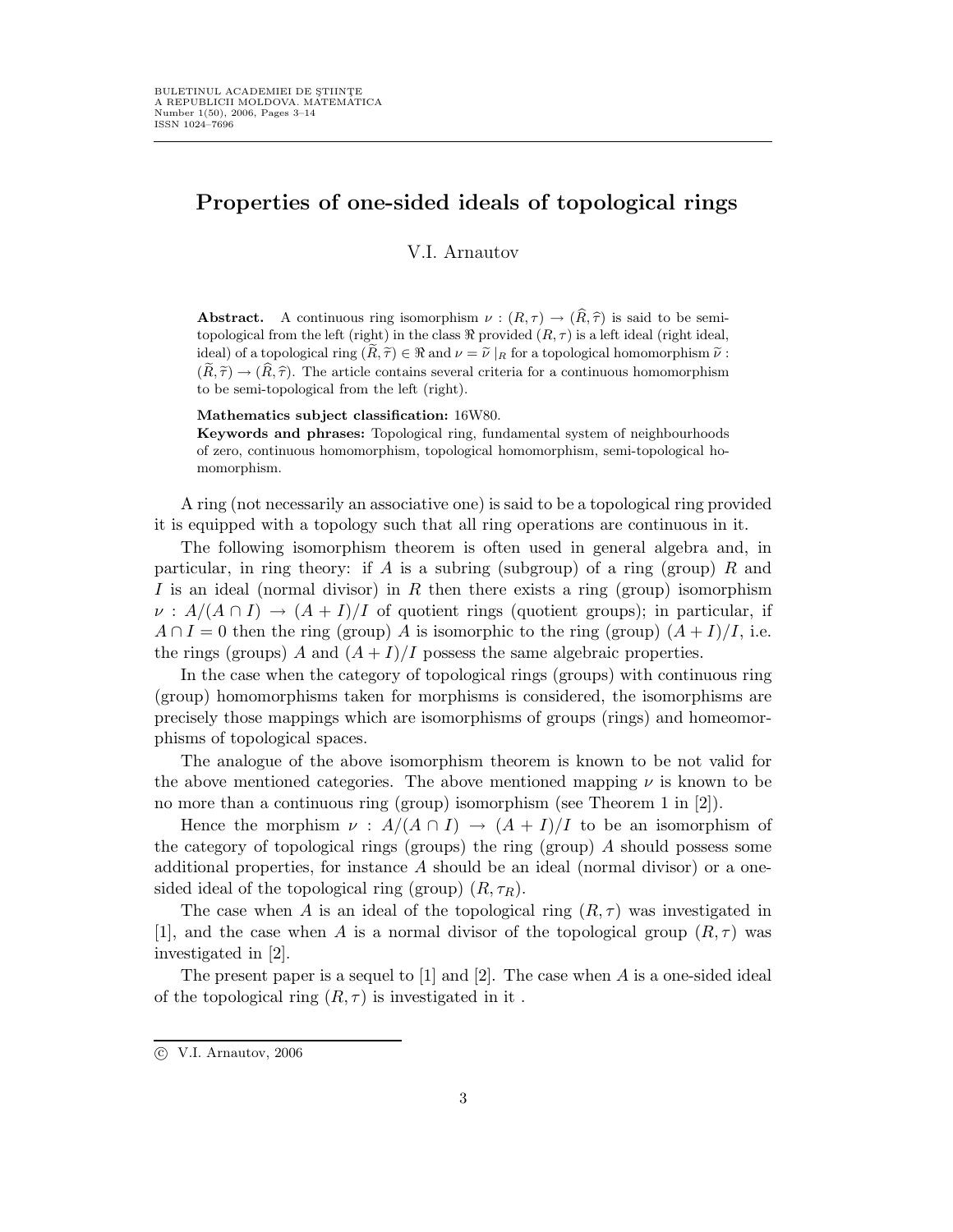#### 4 V.I. ARNAUTOV

**1 Definition.** The homomorphism of topological rings  $\varphi : (R, \tau) \to (\widehat{R}, \widehat{\tau})$  is as usually called to be a topological isomorphism iff it is both continuous and open mapping.

**2 Remark.** Let  $(R, \tau)$  be an arbitrary topological ring I be its arbitrary (closed) ideal. The canonical homomorphism  $\xi : (R, \tau) \to (R, \tau)/I$  (i.e. such that  $\xi(r) =$  $r+I$ ) is known to be a topological homomorphism, and if the mapping  $\varphi: (R,\tau) \to$  $(R, \hat{\tau})$  is a topological ring homomorphism and  $I = \ker \varphi$  then the topological rings  $(R, \hat{\tau})$  and  $(R, \tau)/I$  are topologically isomorphic.

**3 Definition.** Let  $\Re$  be a class of topological rings and  $(R, \tau)$  and  $(\widehat{R}, \widehat{\tau})$  be elements of  $\Re$ . Similarly to the definition which is given in [1] we say the continuous isomorphism  $\varphi: (R, \tau) \to (\hat{R}, \hat{\tau})$  is semi-topological from the left (right) in the class  $\Re$  provided there exists such a topological ring  $(R, \tilde{\tau}) \in \Re$  that:

– the topological ring  $(R, \tau)$  is a left (right) ideal of the topological ring  $(R, \tilde{\tau})$ ;

– the isomorphism  $\varphi$  can be extended to a topological homomorphism  $\widetilde{\varphi}: (\widetilde{R}, \widetilde{\tau}) \to (\widehat{R}, \widehat{\tau}).$ 

**4 Theorem.** Let  $\Re$  be one of the following classes of topological rings:

1. The class of all (separated) topological rings;

2. The class of all (separated) topological rings admitting a fundamental system of neighbourhoods of zero consisting of subgroups of the additive group of the ring;

3. The class of all (separated) topological rings which are bounded from the right (i.e. for every neighbourhood of zero U there exists such a neighbourhood of zero V that  $R \cdot V \subseteq U$ ;

4. The class of all (separated) topological rings admitting a fundamental system of neighbourhoods of zero consisting of left ideals of the ring.

Then if  $(R, \tau)$  and  $(\widehat{R}, \widehat{\tau}) \in \Re$  and  $\varphi : (R, \tau) \to (\widehat{R}, \widehat{\tau})$  is a continuous homomorphism then the following assertions are equivalent:

1. The isomorphism  $\varphi$  is semi-topological from the left in  $\Re$ ;

2. For every element  $b \in R$  and an arbitrary neighbourhood of zero U in  $(R, \tau)$ there exist such neighbourhoods of zero  $\hat{V}$  and V in  $(\widehat{R}, \widehat{\tau})$  and  $(R, \tau)$ , respectively, that

$$
\varphi^{-1}(\widehat{V}) \cdot b \subseteq U \text{ and } \varphi^{-1}(\widehat{V}) \cdot V \subseteq U.
$$

3. There exists a topological ring  $(\widetilde{R}, \widetilde{\tau}) \in \Re$  such that the topological ring  $(R, \tau)$ is a left ideal of the topological ring  $(R, \tilde{\tau})$  and the isomorphism  $\varphi$  can be extended to a topological homomorphism  $\tilde{\varphi} : (\tilde{R}, \tilde{\tau}) \to (\tilde{R}, \tilde{\tau})$  where  $(\ker \tilde{\varphi})^2 = \{0\}.$ 

**Proof.**  $1 \Rightarrow 2$ . Let the isomorphism  $\varphi : (R, \tau) \to (\widehat{R}, \widehat{\tau})$  be semi-topological from the left in  $\Re$ . Hence there exists a topological ring  $(R, \tilde{\tau}) \in \Re$  such that the topological ring  $(R, \tau)$  is a left ideal of the topological ring  $(R, \tilde{\tau})$  and the isomorphism  $\varphi$  can be extended to a topological homomorphism  $\tilde{\varphi}: (R, \tilde{\tau}) \to (R, \tilde{\tau}).$ 

If  $b \in R$  and U is an arbitrary neighbourhood of zero in  $(R, \tau)$  then there exist neighbourhoods of zero  $\tilde{U}$  and  $\tilde{V}$  in  $(\tilde{R}, \tilde{\tau})$  such that  $R \cap \tilde{U} = U, \tilde{V} \cdot b \subseteq \tilde{U}$  and  $\widetilde{V}\cdot\widetilde{V}\subseteq U.$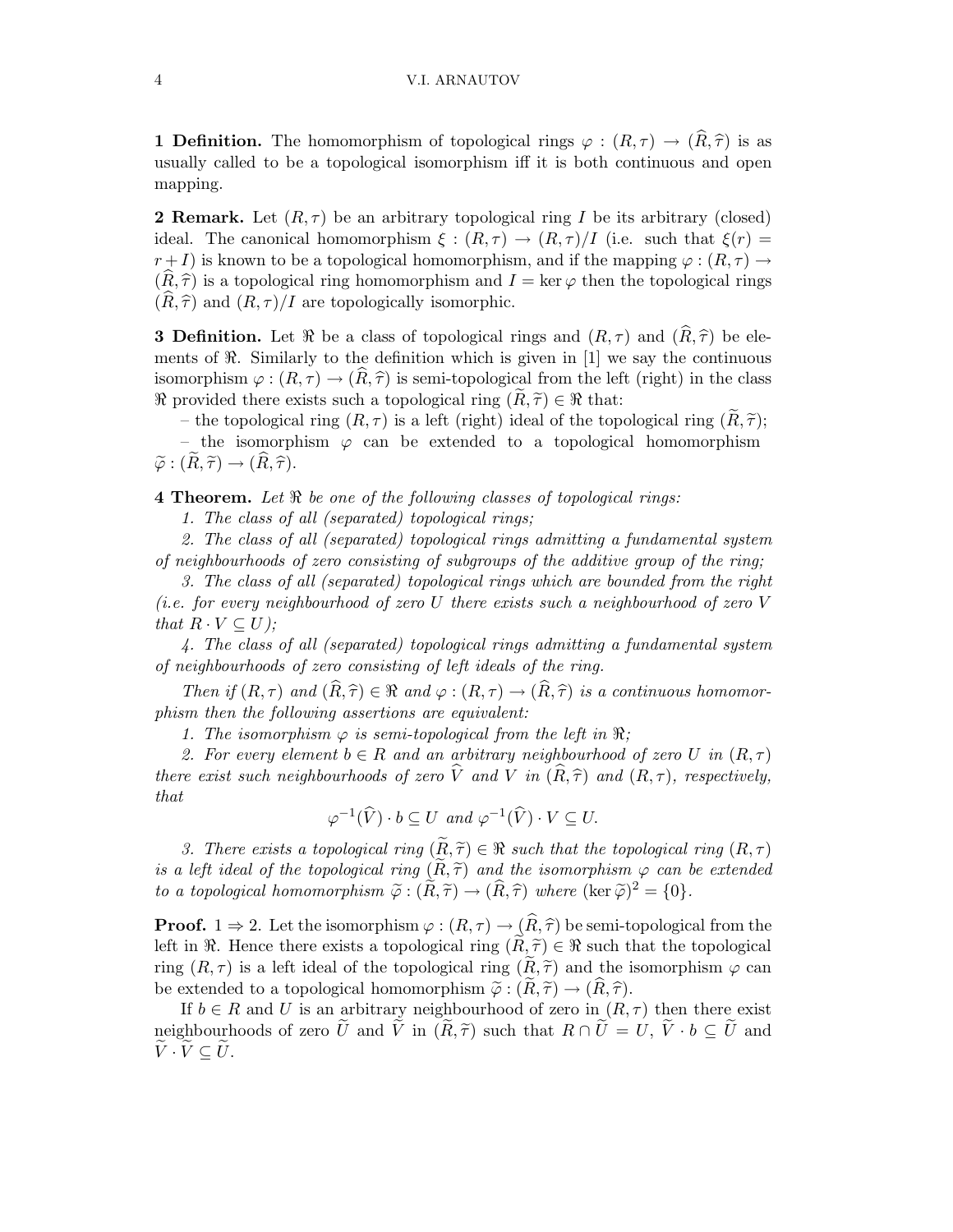Since  $(R, \tau)$  is a subring of the topological ring  $(\widetilde{R}, \widetilde{\tau})$  then  $V = R \cap \widetilde{V}$  is a neighbourhood of zero in  $(R, \tau)$  and since the homomorphism  $\tilde{\varphi}: (\tilde{R}, \tilde{\tau}) \to (\hat{R}, \hat{\tau})$  is open then  $\hat{V} = \tilde{\varphi}(\tilde{V})$  is a neighbourhood of zero in  $(\widehat{R}, \widehat{\tau})$ .

Since  $\varphi$  is an isomorphism and  $\tilde{\varphi}$  is its extension then  $R \cap \ker \tilde{\varphi} = \ker \varphi = \{0\}.$ Since R is a left ideal R and ker  $\tilde{\varphi}$  is an ideal R then (ker  $\tilde{\varphi} \cdot R \subseteq \ker \tilde{\varphi} \cap R = \{0\}.$ Hence

$$
\varphi^{-1}(\widehat{V}) \cdot b \subseteq \varphi^{-1}(\widetilde{\varphi}(\widetilde{V})) \cdot b \subseteq (\widetilde{\varphi}^{-1}(\widetilde{\varphi}(\widetilde{V})) \cdot b) \cap R = ((\widetilde{V} + \ker \widetilde{\varphi}) \cdot b) \cap R =
$$
  

$$
(\widetilde{V} \cdot b + \ker \widetilde{\varphi} \cdot b) \cap R \subseteq (\widetilde{V} \cdot b + \ker \widetilde{\varphi} \cdot R) \cap R =
$$
  

$$
(\widetilde{V} \cdot b) \cap R \subseteq (\widetilde{V} \cdot b) \cap R \subseteq \widetilde{U} \cap R = U \text{ and}
$$
  

$$
\varphi^{-1}(\widehat{V}) \cdot V \subseteq \varphi^{-1}(\widetilde{\varphi}(\widetilde{V})) \cdot V \subseteq (\widetilde{\varphi}^{-1}(\widetilde{\varphi}(\widetilde{V})) \cdot V) \cap R = ((\widetilde{V} + \ker \widetilde{\varphi}) \cdot V) \cap R =
$$
  

$$
(\widetilde{V} \cdot V + \ker \widetilde{\varphi} \cdot V) \cap R \subseteq (\widetilde{V} \cdot V + \ker \widetilde{\varphi} \cdot R) \cap R =
$$
  

$$
(\widetilde{V} \cdot V) \cap R \subseteq (\widetilde{V} \cdot \widetilde{V}) \cap R \subseteq \widetilde{U} \cap R = U,
$$

that completes the proof of the implication  $1 \Rightarrow 2$ .

 $2 \Rightarrow 3$ . Let  $(R, \tau)$  and  $(\widehat{R}, \widehat{\tau}) \in \Re$  and  $\varphi : (R, \tau) \to (\widehat{R}, \widehat{\tau})$  be such a continuous isomorphism that for every element  $b \in R$  and every neighbourhood of zero U in  $(R, \tau)$  there exist neighbourhoods of zero  $\hat{V}$  and V in  $(\hat{R}, \hat{\tau})$  and  $(R, \tau)$ , respectively, that

$$
\varphi^{-1}(\widehat V)\cdot b\subseteq U\text{ and }\varphi^{-1}(\widehat V)\cdot V\subseteq U.
$$

Consider a discrete ring  $\widetilde{R}$  such that its additive group is a direct sum of additive groups of rings R and  $\hat{R}$  and the multiplication is defined as follows:  $(r_1, \hat{r}_1) \cdot (r_2, \hat{r}_2) = (r_1 \cdot r_2, \varphi(r_1) \cdot \hat{r}_2).$ 

One can easily check that  $\tilde{R}$  equipped with these operation is a ring and, if the rings R and R are associative then so is the ring R.

We write **B** and  $\hat{\mathbf{B}}$  for the set of all neigbourhoods of zero of the topological ring  $(R, \tau)$  and  $(\widehat{R}, \widehat{\tau})$ , respectively. For every  $V \in \mathbf{B}$  and  $\widehat{V} \in \widehat{\mathbf{B}}$  consider the set

$$
\widetilde{W}(V,\widehat{V}) = \left\{ (r - \varphi^{-1}(\widehat{r}), \widehat{r}) \mid r \in V, \widehat{r} \in \widehat{V} \right\}.
$$

Let us prove that assertions  $BN1 - BN6$  from Theorem 1.2.5 in [3] are valid for the set

$$
\widetilde{\mathbf{B}} = \{ \widetilde{W}(V, \widehat{V}) \mid V \in \mathbf{B}, \widehat{V} \in \widehat{\mathbf{B}} \},
$$

i.e. it is a fundamental system of neighbourhoods of zero in a certain ring topology (which need not be separated)  $\tilde{\tau}$  on the ring  $\tilde{R}$ .

Since  $0 \in V$  and  $0 \in \widehat{V}$  for every  $V \in \mathbf{B}$  and  $\widehat{V} \in \widehat{\mathbf{B}}$  then  $(0, 0) \in \widetilde{W}(V, \widehat{V})$  for every  $\widetilde{W}(V,\widehat{V}) \in \widetilde{\mathbf{B}}$  and since  $(0,0)$  is a zero in the ring  $\widetilde{R}$  then the assertion BN1 is valid.

Let  $\widetilde{W}(V_1, \widehat{V}_1)$  and  $\widetilde{W}(V_2, \widehat{V}_2) \in \widetilde{\mathbf{B}}$ . There exist  $V_3 \in \mathbf{B}$  and  $\widehat{V}_3 \in \widehat{\mathbf{B}}$  such that  $V_3 \subseteq V_1 \cap V_2$  and  $\widehat{V}_3 \subseteq \widehat{V}_1 \cap \widehat{V}_2$ . One can easily see that  $\widetilde{W}(V_3, \widehat{V}_3) \subseteq \widetilde{W}(V_1, \widehat{V}_1) \cap$  $\widetilde{W}(V_2, \widehat{V}_2)$ , i.e. the assertion BN2 is valid.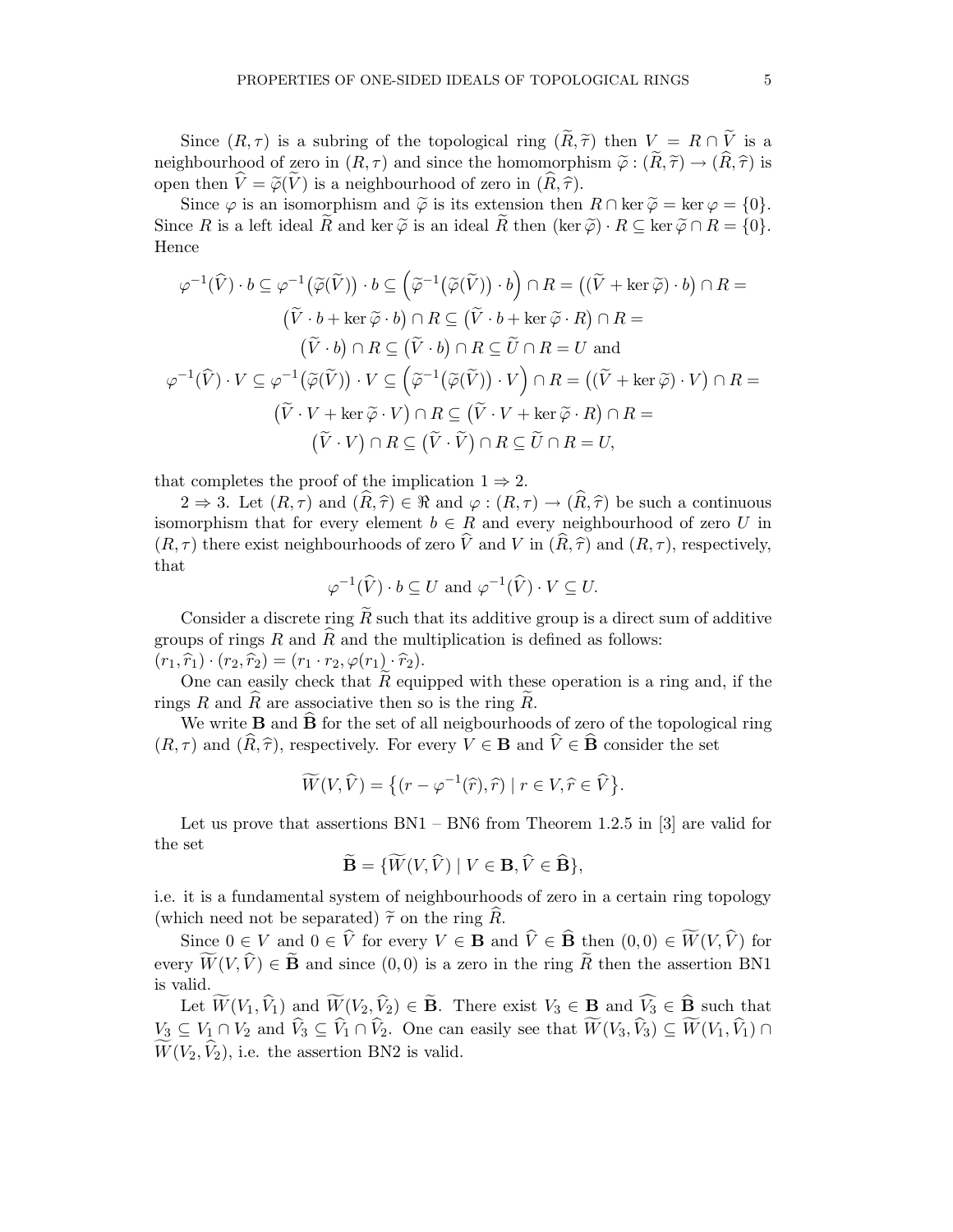Let now  $W(V_1, V_1) \in \mathbf{B}$ . There exist  $V_2 \in \mathbf{B}$  and  $V_2 \in \mathbf{B}$  such that  $V_2 + V_2 \subseteq V_1$ ,  $-V_2 \subseteq V_1$  and  $V_2 + V_2 \subseteq V_1$ ,  $-V_2 \subseteq V_1$ . Then  $W(V_2, V_2) + W(V_2, V_2) =$ 

$$
\{(r_1 - \varphi^{-1}(\hat{r}_1), \hat{r}_1) \mid r_1 \in V_2, \hat{r}_1 \in \hat{V}_2\} + \{(r_2 - \varphi^{-1}(\hat{r}_2), \hat{r}_2) \mid r_2 \in V_2, \hat{r}_2 \in \hat{V}_2\} =
$$
  

$$
\{(r_1 - \varphi^{-1}(\hat{r}_1) + r_2 - \varphi^{-1}(\hat{r}_2), \hat{r}_1 + \hat{r}_2) \mid
$$
  

$$
r_1 + r_2 \in V_2 + V_2 \subseteq V_1, \hat{r}_1 + \hat{r}_2 \in \hat{V}_2 + \hat{V}_2 \subseteq \hat{V}_1\} \subseteq
$$
  

$$
\{(r_3 - \varphi^{-1}(\hat{r}_3), \hat{r}_3) \mid r_3 \in V_1, \hat{r}_3 \in \hat{V}_1\} = \widetilde{W}(V_2, \hat{V}_2) \text{ and}
$$
  

$$
-\widetilde{W}(V_2, \hat{V}_2) = -\{(r_1 - \varphi^{-1}(\hat{r}_1), \hat{r}_1) \mid r_1 \in V_2, \hat{r}_1 \in \hat{V}_2\} =
$$
  

$$
\{(-r_1 - \varphi^{-1}(-\hat{r}_1), -\hat{r}_1) \mid -r_1 \in -V_2, -\hat{r}_1 \in -\hat{V}_2\} \subseteq
$$
  

$$
\{(r - \varphi^{-1}(\hat{r}), \hat{r}) \mid r \in -V_2 \subseteq V_1, \hat{r} \in -\hat{V}_2 \subseteq V_1\} = \widetilde{W}(V_1, \hat{V}_1),
$$

i.e. the assertions BN3 and BN4 are valid.

Let  $W(V_1, V_1) \in \mathbf{B}$ . There exist  $V_2 \in \mathbf{B}$  and  $V_2 \in \mathbf{B}$  such that  $V_2 - V_2 \subseteq V_1$  and  $V_2 \cdot V_2 \subseteq V_1$ . Since the assertion 2 is supposed to be valid then there exist  $V_3 \in \mathbf{B}$ and  $\widehat{V}_3 \in \widehat{B}$  such that  $V_3 \cdot V_3 \subseteq V_2$  and  $\widehat{\varphi}^{-1}(\widehat{V}_3) \cdot V_3 \subseteq V_2$ . Since the isomorphism  $\varphi:(R,\tau) \to (R,\hat{\tau})$  is continuous then without loss of generality we can claim that  $V_3 \subseteq V_3$ .

Than taking into account the definition of the multiplication in the ring  $\widetilde{R}$  we get  $\widetilde{W}(V_3, \widehat{V}_3) \cdot \widetilde{W}(V_3, \widehat{V}_3) =$ 

$$
\{(r_1 - \varphi^{-1}(\hat{r}_1), \hat{r}_1) | r_1 \in V_3, \hat{r}_1 \in \hat{V}_3\} \cdot \{(r_2 - \varphi^{-1}(\hat{r}_2), \hat{r}_2) | r_2 \in V_3, \hat{r}_2 \in \hat{V}_3\} = \{((r_1 - \varphi^{-1}(\hat{r}_1)) \cdot (r_2 - \varphi^{-1}(\hat{r}_2)), \varphi(r_1 - \varphi^{-1}(\hat{r}_1)) \cdot \hat{r}_2) | r_1, r_2 \in V_3, \hat{r}_1, \hat{r}_2 \in \hat{V}_3\} = \{(\tau_1 \cdot (r_2 - \varphi^{-1}(\hat{r}_2)) - \varphi^{-1}(\hat{r}_1) \cdot (r_2 - \varphi^{-1}(\hat{r}_2))),
$$
  

$$
\varphi(r_1) \cdot \hat{r}_2 - \hat{r}_1 \cdot \hat{r}_2\} | r_1, r_2 \in V_3, \hat{r}_1, \hat{r}_2 \in \hat{V}_3\} = \{(\tau_1 \cdot r_2 - \varphi^{-1}(\hat{r}_1) \cdot r_2 - r_1 \cdot \varphi^{-1}(\hat{r}_2) + \varphi^{-1}(\hat{r}_1 \cdot \hat{r}_2),
$$
  

$$
\varphi(r_1) \cdot \hat{r}_2 - \hat{r}_1 \cdot \hat{r}_2\} | r_1, r_2 \in V_3, \hat{r}_1, \hat{r}_2 \in \hat{V}_3\} = \{(\tau_1 \cdot r_2 - \varphi^{-1}(\hat{r}_1) \cdot r_2 - (r_1 \cdot \varphi^{-1}(\hat{r}_2) - \varphi^{-1}(\hat{r}_1 \cdot \hat{r}_2)), \varphi(r_1) \cdot \hat{r}_2 - \hat{r}_1 \cdot \hat{r}_2)\}
$$
  

$$
r_1, r_2 \in V_3, \hat{r}_1, \hat{r}_2 \in \hat{V}_3\}.
$$

Taking into account the choice of neighbourhoods  $V_1$ ,  $V_2$ ,  $V_3$ ,  $\widehat{V}_1$ ,  $\widehat{V}_2$ ,  $\widehat{V}_3$  and elements  $r_1, r_2, \hat{r}_1, \hat{r}_2$  we obtain

$$
r_3 = r_1 \cdot r_2 - \varphi^{-1}(\hat{r}_1) \cdot r_2 \in V_3 \cdot V_3 - \varphi^{-1}(\hat{V}_3) \cdot V_3 \subseteq V_2 - V_2 \subseteq V_1 \text{ and}
$$
  

$$
\hat{r}_1 = \varphi(r_1) \cdot \hat{r}_2 - \hat{r}_1 \cdot \hat{r}_2 \in \varphi(V_3) \cdot \hat{V}_3 - \hat{V}_3 \cdot \hat{V}_3 \subseteq \hat{V}_3 \cdot \hat{V}_3 - \hat{V}_3 \cdot \hat{V}_3 \subseteq \hat{V}_2 - \hat{V}_2 \subseteq \hat{V}_1,
$$

and hence  $\widetilde{W}(V_3, \widehat{V}_3) \cdot \widetilde{W}(V_3, \widehat{V}_3) =$ 

$$
\{(r_1 \cdot r_2 - \varphi^{-1}(\hat{r}_1) \cdot r_2 - (r_1 \cdot \varphi^{-1}(\hat{r}_2) - \varphi^{-1}(\hat{r}_1 \cdot \hat{r}_2)), \varphi(r_1) \cdot \hat{r}_2 - \hat{r}_1 \cdot \hat{r}_2) |
$$
  

$$
r_1, r_2 \in V_3, \hat{r}_1, \hat{r}_2 \in \hat{V}_3\} = \{(r_3 - \varphi^{-1}(\hat{r}_3), \hat{r}_3) | r_3 \in V_1, \hat{r}_3 \in \hat{V}_3\} = \widetilde{W}(V, \widehat{V}),
$$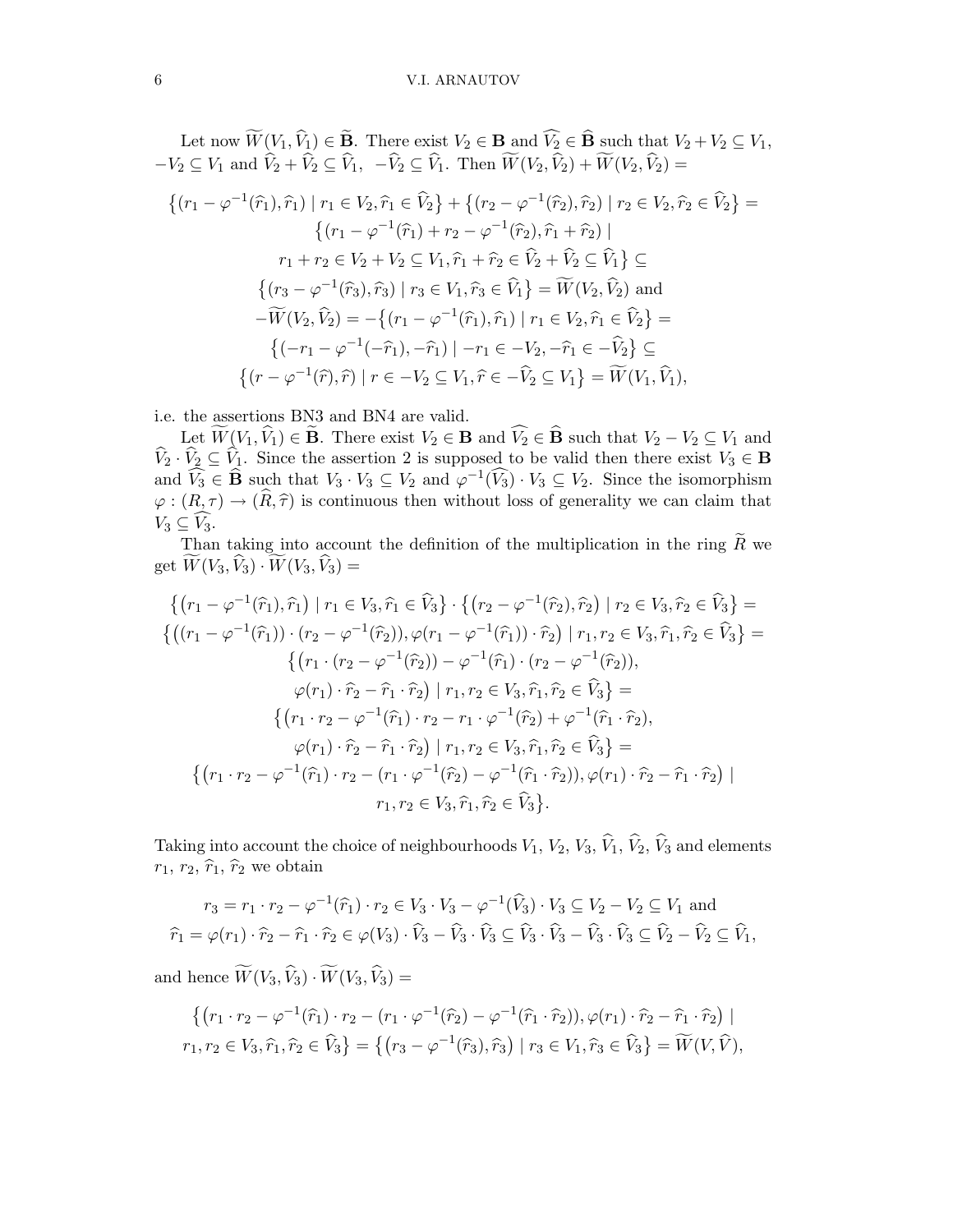i.e. the assertion BN5 is valid.

Let  $\widetilde{r} = (r, \widehat{r}) \in \widetilde{R}$  and  $\widetilde{W}(V_1, \widehat{V}_1) \in \widetilde{\mathbf{B}}$ . There exist  $V_2 \in \mathbf{B}$  and  $\widehat{V}_2 \in \widehat{\mathbf{B}}$  such that  $r \cdot V_2 \subseteq V_1$  and  $\varphi(r) \cdot \widehat{V}_2 \subseteq \widehat{V}_1$ . Hence

$$
\widetilde{r} \cdot \widetilde{W}(V_2, \widehat{V}_2) = (r, \widehat{r}) \cdot \{ \left( a - \varphi^{-1}(\widehat{a}), \widehat{a} \right) \mid a \in V_2, \ \widehat{a} \in \widehat{V}_2 \} =
$$
\n
$$
\{ \left( r \cdot (a - \varphi^{-1}(\widehat{a})), \varphi(r) \cdot \widehat{a} \right) \mid a \in V_2, \ \widehat{a} \in \widehat{V}_2 \} =
$$
\n
$$
\{ \left( r \cdot a - r \cdot \varphi^{-1}(\widehat{a}), \varphi(r) \cdot \widehat{a} \right) \mid a \in V_2, \ \widehat{a} \in \widehat{V}_2 \} =
$$
\n
$$
\{ \left( r \cdot a - \varphi^{-1}(\varphi(r) \cdot \widehat{a}), \varphi(r) \cdot \widehat{a} \right) \mid a \in V_2, \ \widehat{a} \in \widehat{V}_2 \} \subseteq
$$
\n
$$
\{ \left( v - \varphi^{-1}(\widehat{v}), \widehat{v} \right) \mid v \in V_1, \ \widehat{v} \in \widehat{V}_1 \} = \widetilde{W}(V_1, \widehat{V}_1),
$$

since  $r \cdot a \in r \cdot V_2 \subseteq V_1$  and  $\varphi(r) \cdot \widehat{a} \in \varphi(r) \cdot \widehat{V} \subseteq V_1$ . Except that if  $\widetilde{r} = (r, \widehat{r}) \in \widetilde{R}$ and  $\widetilde{W}(V_1, \widehat{V}_1) \in \widetilde{\mathbf{B}}$  then there exist  $V_2, V_3 \in \mathbf{B}$  and  $\widehat{V}_2, \widehat{V}_3 \in \widehat{\mathbf{B}}$  such that  $V_2 - V_2 +$  $V_2 - V_2 \subseteq V_1$  and  $\widehat{V}_2 - \widehat{V}_2 \subseteq \widehat{V}_1$ ,  $V_3 \cdot r \subseteq V_2$ ,  $V_3 \cdot \varphi^{-1}(\widetilde{r}) \subseteq V_2$ ,  $\widehat{V}_3 \cdot \widehat{r} \subseteq \widehat{V}_2$ . Since the inclusions mentioned in the assertion 2 are valid then we may assert without loss of generality that  $\varphi^{-1}(\widehat{V}_3) \cdot r \subseteq V_2$  and  $\varphi^{-1}(\widehat{V}_3) \cdot \varphi^{-1}(\widehat{r}) \subseteq V_2$  and, since the isomorphism  $\varphi$  is continuous we may claim that  $\varphi(V_3) \subseteq \widehat{V}_3$ .

Then

$$
\widetilde{W}(V_3, \widehat{V}_3) \cdot \widetilde{r} = \{ (a - \varphi^{-1}(\widehat{a}), \widehat{a}) \mid a \in V_3, \ \widehat{a} \in \widehat{V}_3 \} \cdot (r, \widehat{r}) =
$$
\n
$$
\{ ((a - \varphi^{-1}(\widehat{a})) \cdot r, (\varphi(a - \varphi^{-1}(\widehat{a}))) \cdot \widehat{r}) \mid a \in V_3, \ \widehat{a} \in \widehat{V}_3 \} =
$$
\n
$$
\{ (a \cdot r - \varphi^{-1}(\widehat{a}) \cdot r, \varphi(a) \cdot \widehat{r} - \varphi(\varphi^{-1}(\widehat{a})) \cdot \widehat{r}) \mid a \in V_3, \ \widehat{a} \in \widehat{V}_3 \} =
$$
\n
$$
\{ (a \cdot r - \varphi^{-1}(\widehat{a}) \cdot r + \varphi^{-1}(\varphi(a) \cdot \widehat{r}) - \varphi^{-1}(\widehat{a} \cdot \widehat{r}) - \varphi^{-1}(\varphi(a) \cdot \widehat{r}) + \varphi^{-1}(\widehat{a} \cdot \widehat{r}),
$$
\n
$$
\varphi(a) \cdot \widehat{r} - \widehat{a} \cdot \widehat{r} \mid a \in V_3, \ \widehat{a} \in \widehat{V}_3 \} =
$$
\n
$$
\{ (a \cdot r - \varphi^{-1}(\widehat{a}) \cdot r + a \cdot \varphi^{-1}(\widehat{r}) - \varphi^{-1}(\widehat{a}) \cdot \varphi^{-1}(\widehat{r}) - \varphi^{-1}(\varphi(a) \cdot \widehat{r}) + \varphi^{-1}(\widehat{a} \cdot \widehat{r}),
$$
\n
$$
\varphi(a) \cdot \widehat{r} - \widehat{a} \cdot \widehat{r} \mid a \in V_3, \ \widehat{a} \in \widehat{V}_3 \} \subseteq \{ (b - \varphi^{-1}(\widehat{b}), \widehat{b}) \mid b \in V_1, \ \widehat{b} \in \widehat{V}_1 \} = \widetilde{W}(V_1, \widehat{V}_1),
$$

since

$$
b = a \cdot r - \varphi^{-1}(\widehat{a}) \cdot r + a \cdot \varphi^{-1}(\widehat{r}) - \varphi^{-1}(\widehat{a}) \cdot \varphi^{-1}(\widehat{r}) \in
$$
  

$$
V_3 \cdot r - V_3 \cdot \varphi^{-1}(\widehat{r}) + \varphi^{-1}(\widehat{V}_3) \cdot r - \varphi^{-1}(\widehat{V}_3) \cdot \varphi^{-1}(\widehat{r}) \subseteq V_2 - V_2 + V_2 - V_2 \subseteq V_1,
$$
  

$$
\widehat{b} = \varphi(a) \cdot \widehat{r} - \widehat{a} \cdot \widehat{r} \in \varphi(V_3) \cdot \widehat{r} - \widehat{V}_3 \cdot \widehat{r} \subseteq \widehat{V}_3 \cdot \widehat{r} - \widehat{V}_3 \cdot \widehat{r} \subseteq \widehat{V}_2 - \widehat{V}_2 \subseteq \widehat{V}_1 \text{ and}
$$
  

$$
-\varphi^{-1}(\widehat{b}) = -\varphi^{-1}(\varphi(a) \cdot \widehat{r}) + \varphi^{-1}(\widehat{a} \cdot \widehat{r}).
$$

By that the validity of the assertion BN6 has been checked and by Theorem 1.2.5 in  $[3]$  the set **B** is a fundamental system of neighbourhoods of zero in a certain ring topology (which need not be separated)  $\tilde{\tau}$  on the ring R.

Now we prove that if the topological rings  $(R, \tau)$  and  $(\widehat{R}, \widehat{\tau})$  are separated then so is  $(\widetilde{R}, \widetilde{\tau})$ . To do that is sufficient to prove the validity of the assertion BN1' (see Corollary 1.3.7 in [3]) for it.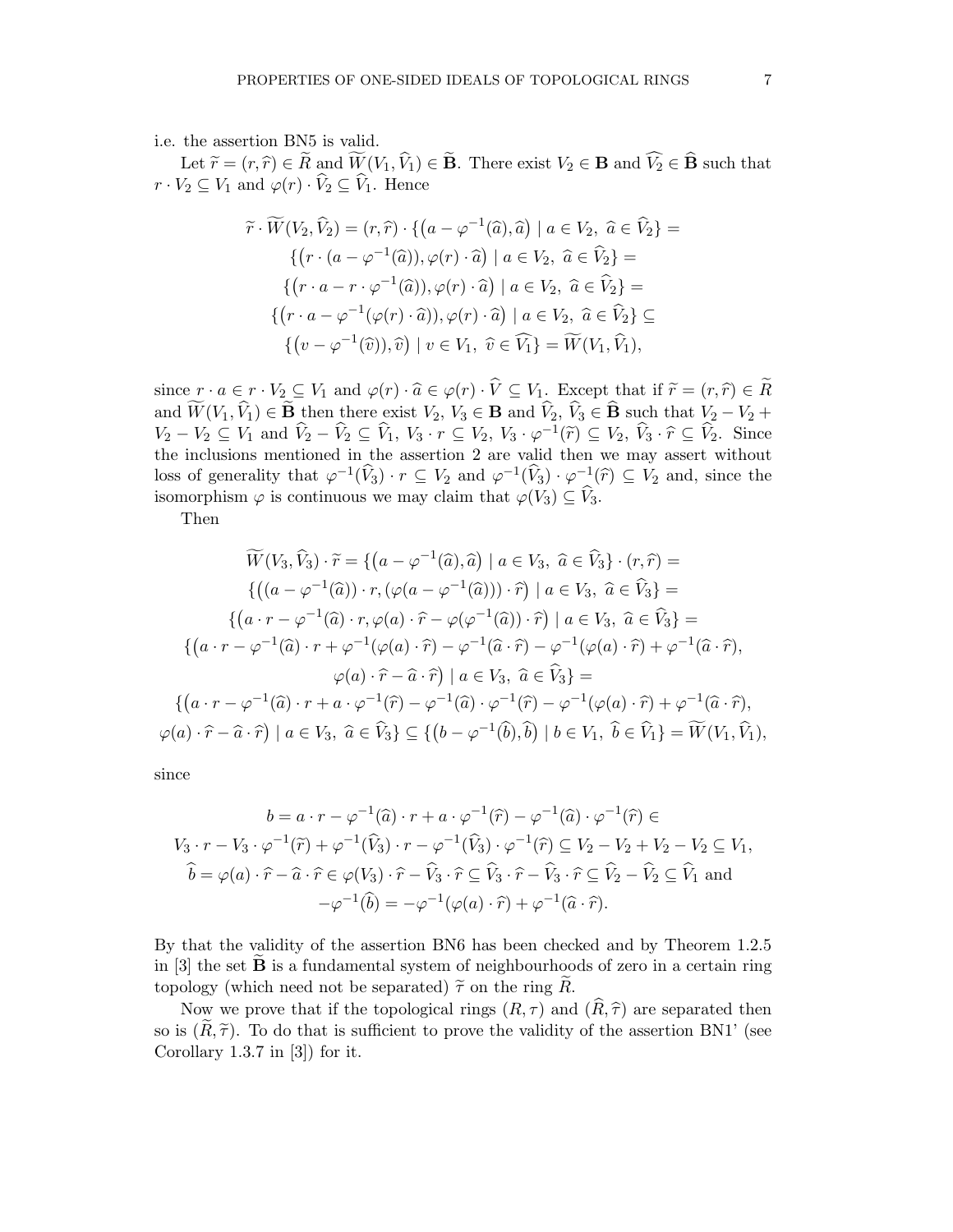## 8 V.I. ARNAUTOV

Let  $0 \neq \tilde{r} = (r, \hat{r}) \in \tilde{R}$ . If  $0 \neq \hat{r}$  then there exists  $\hat{V} \in \hat{B}$  such that  $\hat{r} \notin \hat{V}$  and hence

$$
\widetilde{r} = (r, \widehat{r}) \notin \{ (a - \varphi^{-1}(\widehat{a})) \mid a \in R, \widehat{a} \in \widehat{V} \} = \{ (a, \widehat{a}) \mid a \in R, \widehat{a} \in \widehat{V} \} = \widetilde{W}(R, \widehat{V}).
$$

If  $0 = \hat{r}$  then  $0 \neq r$  and there exists  $V \in \mathbf{B}$  such that  $r \notin V$ . Hence

$$
\widetilde{r} = (r, \widehat{r}) = (r, 0) \notin \{ (a - \widehat{a}, \widehat{a}) \mid a \in V, \ \widehat{a} \in \widehat{R} \} = \widetilde{W}(V, \widehat{R}).
$$

Hence the assertion BN1' is valid and therefore the topological ring  $(\tilde{R}, \tilde{\tau})$  is separated.

Let us check that the topological ring  $(R, \tau)$  is a left ideal of the topological ring  $(R, \tilde{\tau}).$ 

Indeed, one can easily prove that the set  $A = \{(r, 0) | r \in R\}$  is a left ideal of the ring  $\widetilde{R}$  and since  $A \cap \widetilde{W}(V, \widehat{V}) =$ 

$$
\{(r,0) | r \in R\} \cap \{(r - \varphi^{-1}(\widehat{r}), \widehat{r}) | r \in V, \ \widehat{r} \in \widehat{V}\} = \{(r,0) | r \in V\}
$$

for every  $\hat{V} \in \hat{\mathbf{B}}$  and  $V \in \mathbf{B}$ , then topological rings  $(R, \tau)$  and  $(A, \tilde{\tau}|_A)$  are topologically isomorphic. Then we identify an element  $r \in R$  with the element  $(r, 0) \in A$ and get that the topological ring  $(R, \tau)$  is a left ideal of the topological ring  $(R, \tilde{\tau})$ .

We prove now that the isomorphism  $\varphi : R \to \hat{R}$  can be extended to a homomorphism  $\widetilde{\varphi}: (\widetilde{R}, \widetilde{\tau}) \to (\widetilde{R}, \widehat{\tau}).$ 

We set  $\widetilde{\varphi}(r,\widehat{r}) = \varphi(r)$  for every element  $(r,\widehat{r}) \in \widetilde{R}$ . It is obvious that the mapping  $\tilde{\varphi}: \tilde{R} \to \hat{R}$  is a homomorphism and, taking into account the identification of the element  $r \in R$  with the element  $(r, 0) \in A$  get that the mapping  $\widetilde{\varphi}$  which is defined on R is an extension of the isomorphism  $\varphi$ .

Except that one can easily verify that ker  $\tilde{\varphi} = \{(0, \hat{r}) \mid \hat{r} \in \hat{R}\}\$ , and  $(\ker \widetilde{\varphi})^2 = \{0\}.$ 

Since

$$
\widetilde{\varphi}(\widetilde{W}(V,\widehat{V})) \supseteq \widetilde{\varphi}(\{(0-\varphi^{-1}(\widehat{r}),\widehat{r}) ) \mid \widehat{r} \in \widehat{V}\}) =
$$
  

$$
\{\varphi(\{(-\varphi^{-1}(\widehat{r}) \mid \widehat{r} \in \widehat{V}\}) = \{-\widehat{r} \mid \widehat{r} \in \widehat{V}\} = -\widehat{V}
$$

and  $-\hat{V} \in \hat{\mathbf{B}}$  for every  $\hat{V} \in \hat{\mathbf{B}}$  and  $V \in \mathbf{B}$  then by Proposition 1.5.5 in [3] the homomorphism  $\tilde{\varphi}: (\tilde{R}, \tilde{\tau}) \to (\hat{R}, \hat{\tau})$  is open.

Let now  $\hat{V} \in \hat{\mathbf{B}}$ . There exists a neighbourhood of zero  $\hat{V}_1 \in \hat{\mathbf{B}}$  such that  $\hat{V}_1 - \hat{V}_1 \subseteq$  $\hat{V}$  and since the isomorphism  $\varphi : (R, \tau) \to (\hat{R}, \hat{\tau})$  is continuous then there exists a neighbourhood of zero  $V_1 \in \mathbf{B}$  such that  $\varphi(V_1) \subseteq \widehat{V}_1$ . Then

$$
\widetilde{\varphi}(\widetilde{W}(V_1, \widehat{V}_1)) = \widetilde{\varphi}(\{(r - \varphi^{-1}(\widehat{r}), \widehat{r}) \mid r \in V_1, \widehat{r} \in \widehat{V}_1\}) =
$$
  

$$
\varphi(\{(r - \varphi^{-1}(\widehat{r}) \mid r \in V_1, \widehat{r} \in \widehat{V}_1\}) = \{\varphi(r) - \widehat{r}) \mid r \in V_1, \widehat{r} \in \widehat{V}_1\} \subseteq \widehat{V}_1 - \widehat{V}_1 \subseteq \widehat{V},
$$

and, by Proposition 1.5.5 in [3] the homomorphism  $\tilde{\varphi}: (\tilde{R}, \tilde{\tau}) \to (\hat{R}, \hat{\tau})$  is continuous.

So the implication  $2 \Rightarrow 3$  is proved for the case when  $\Re$  is a class of all (separated) topological rings.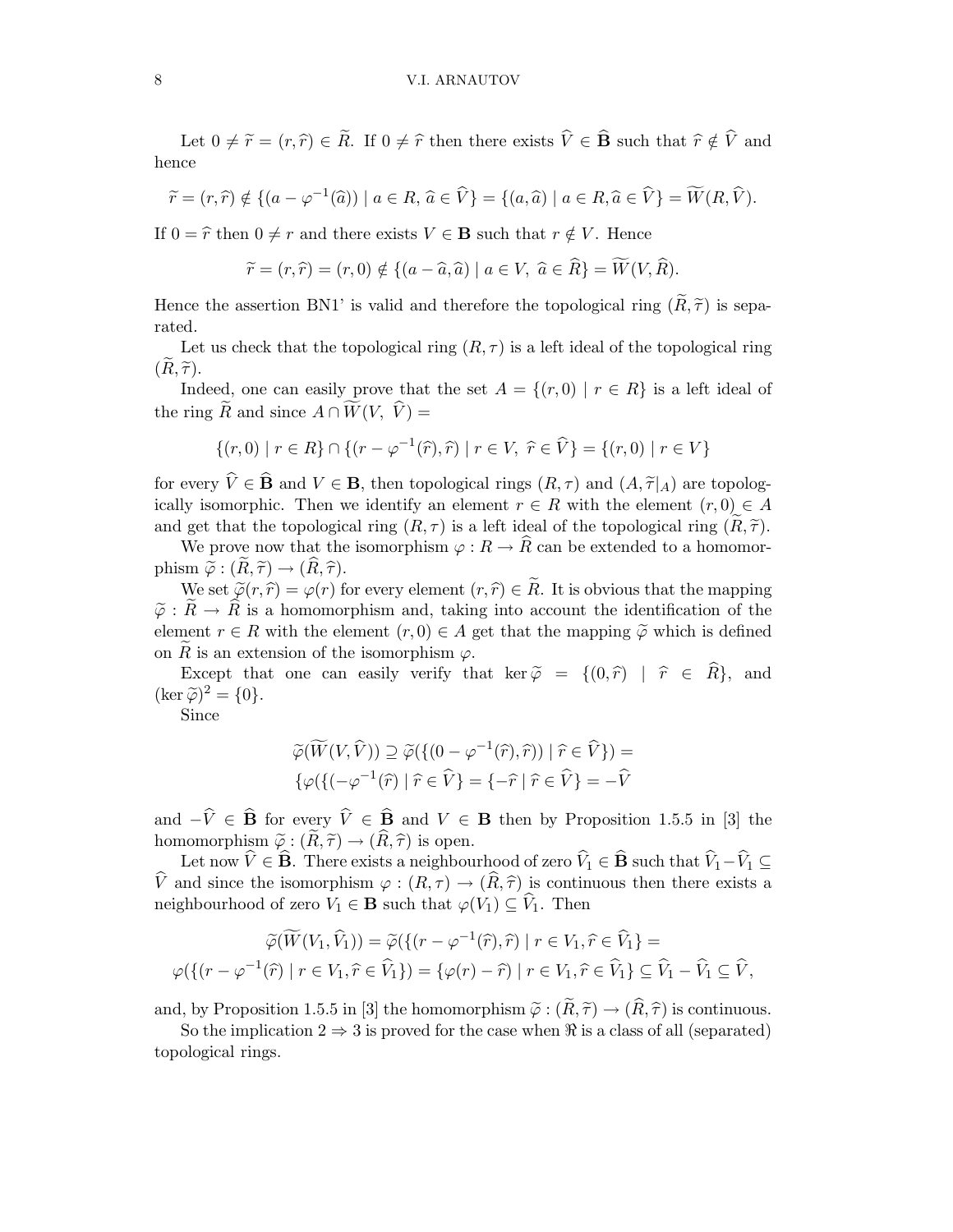Let us prove the implication  $2 \Rightarrow 3$  for the rest of the classes which are mentioned in the condition of Theorem.

If  $\Re$  is the class of all (separated) topological rings admitting a fundamental system of neighbourhoods of zero consisting of subgroups of the additive group of the ring then to complete the proof of Theorem it is sufficient to check that the above defined sets  $\overline{W}(V, \hat{V})$  are subgroups provided so are V and  $\hat{V}$ .

Since

$$
\widetilde{W}(V,\widehat{V}) - \widetilde{W}(V,\widehat{V}) =
$$
  

$$
\{(a - \varphi^{-1}(\widehat{a}), \widehat{a}) \mid a \in V, \widehat{a} \in \widehat{V}\} - \{(b - \varphi^{-1}(\widehat{b}), \widehat{b}) \mid b \in V, \widehat{b} \in \widehat{V}\} =
$$
  

$$
\{(a - b - \varphi^{-1}(\widehat{a}) + \varphi^{-1}(\widehat{b}), \widehat{a} - \widehat{b}) \mid a, b \in V, \widehat{a}, \widehat{b} \in \widehat{V}\} =
$$
  

$$
\{(a - b - \varphi^{-1}(\widehat{a} - \widehat{b}), \widehat{a} - \widehat{b}) \mid a, b \in V, \widehat{a}, \widehat{b} \in \widehat{V}\} \subseteq
$$
  

$$
\{(c - \varphi^{-1}(\widehat{c}), \widehat{c}) \mid c \in V, \widehat{c} \in \widehat{V}\} = \widetilde{W}(V, \widehat{V}),
$$

(since  $a - b \in V - V = V$  and  $\hat{a} - \hat{b} \in \hat{V} - \hat{V} = \hat{V}$ ) then  $\widetilde{W}(V, \hat{V})$  is a subgroup).

Let now  $\Re$  be the class the class of all (separated) topological rings which are bounded from the right and  $(R, \tau)$ ,  $(R, \hat{\tau}) \in \Re$ .

Let us prove that the topological ring  $(R, \tilde{\tau})$  is also bounded from the right in this case. Indeed, if  $\widetilde{W}(V,\widehat{V}) \in \widetilde{\mathbf{B}}$  then there exist  $V_1 \in \mathbf{B}$  and  $\widehat{V}_1 \in \widehat{\mathbf{B}}$  such that  $R \cdot V_1 \subseteq V$  and  $\widehat{R} \cdot \widehat{V}_1 \subseteq \widehat{V}$ . Then

$$
\widetilde{R} \cdot \widetilde{W}(V_1, \widehat{V}_1) = \{ (r, \widehat{r}) \mid r \in R, \widehat{r} \in \widehat{R} \} \cdot \{ (a - \varphi^{-1}(\widehat{a})) \mid a \in V_1, \ \widehat{a} \in \widehat{V}_1 \} =
$$
\n
$$
\{ (r \cdot (a - \varphi^{-1}(\widehat{a})), \varphi(r) \cdot (\widehat{a})) \mid r \in R, a \in V_1, \widehat{a} \in \widehat{V}_1 \} =
$$
\n
$$
\{ (r \cdot a - r \cdot \varphi^{-1}(\widehat{a})), \varphi(r) \cdot (\widehat{a}) \mid r \in R, a \in V_1, \widehat{a} \in \widehat{V}_1 \} \subseteq
$$
\n
$$
\{ (c - \varphi^{-1}(\widehat{c}), \widehat{c}) \mid c \in V, \widehat{c} \in \widehat{V} \} = \widetilde{W}(V, \widehat{V}),
$$

since  $r \cdot a \in R \cdot V_1 \subseteq V$ ,  $\varphi(r) \cdot (\widehat{a}) \in \widehat{R} \cdot \widehat{V}_1 \subseteq \widehat{V}$  and  $r \cdot \varphi^{-1}(\widehat{a}) = \varphi^{-1}(\varphi(r) \cdot \widehat{a})$ .

Let now  $\Re$  be the class of all (separated) topological rings, admitting a fundamental system of neighbourhoods of zero consisting of left ideals of the ring. If  $(R, \tau)$ ,  $(\widehat{R}, \widehat{\tau}) \in \Re$  then these rings are bounded from the right and admit a fundamental system of neighbourhoods of zero consisting of subgroups. Then (see the above two cases) so is  $(R, \tilde{\tau})$  and, by Proposition 1.6.32 in [3]  $(R, \tilde{\tau}) \in \Re$ .

So the proof of the implication  $2 \Rightarrow 3$  is complete for every case mentioned in the condition of Theorem.

To complete the proof of Theorem it is sufficient to prove the implication  $3 \Rightarrow 1$ . It is obvious since the topological ring  $(R, \tilde{\tau})$ , mentioned in the assertion 3 satisfies the definition 3. the definition 3.

5 Remark. The following Theorem can be easily obtained from Theorem 4 proceeding to anti-isomorphic rings.

## **6 Theorem.** Let  $\Re$  be one of the following classes of topological rings: 1. The class of all (separated) topological rings;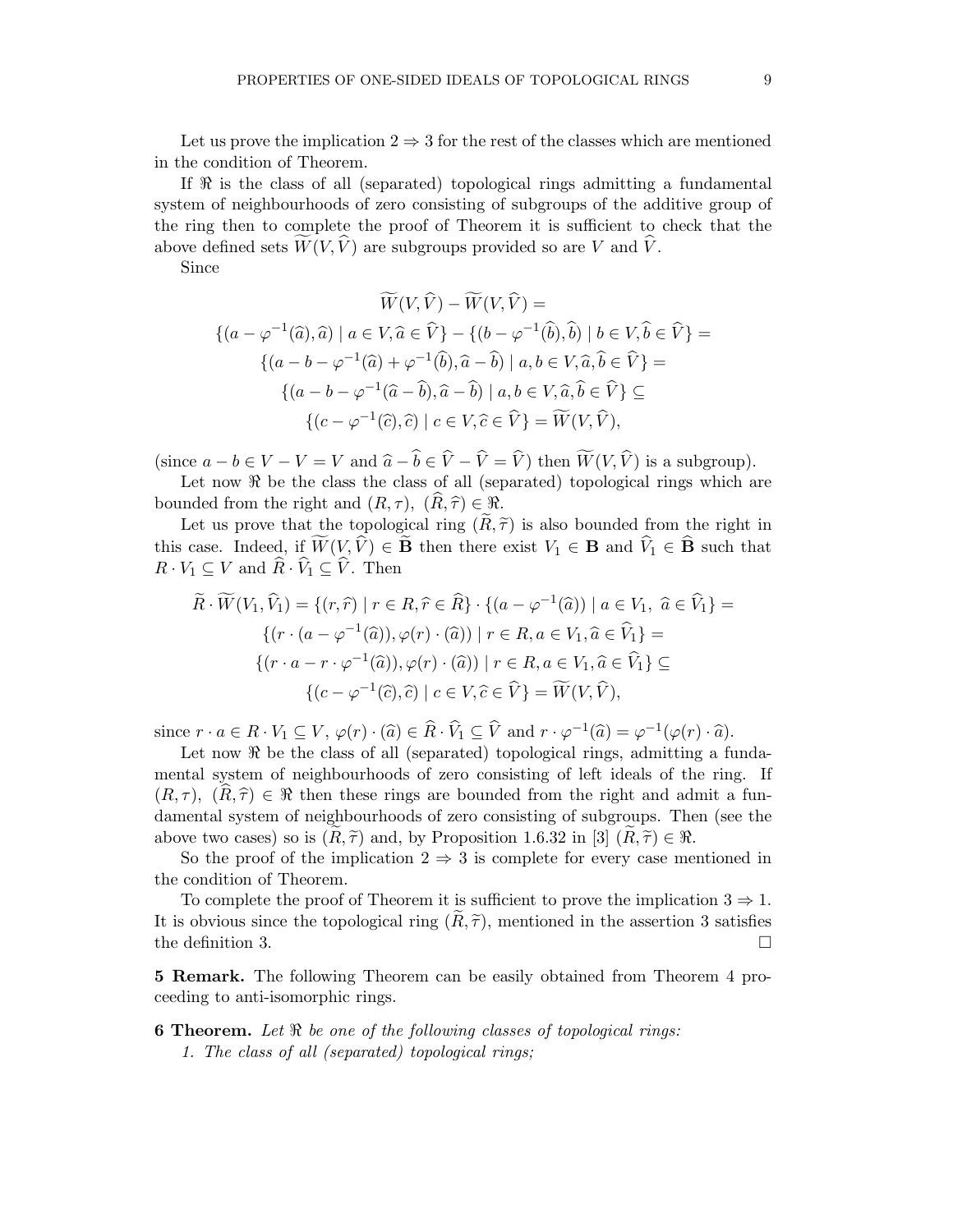### 10 V.I. ARNAUTOV

2. The class of all (separated) topological rings, admitting a fundamental system of neighbourhoods of zero consisting of subgroups of the additive group of the ring;

3. The class of all (separated) topological rings which are bounded from the left (i.e. for every neighbourhood of zero U there exists a neighbourhood of zero V such that  $V \cdot R \subset U$ ;

4. The class of all (separated) topological rings, admitting a fundamental system of neighbourhoods of zero consisting of right ideals of the ring.

Then if  $(R, \tau)$  and  $(\widehat{R}, \widehat{\tau}) \in \Re$  and  $\varphi : (R, \tau) \to (\widehat{R}, \widehat{\tau})$  is a continuous homomorphism then the following assertions are equivalent:

1. The isomorphism  $\varphi$  is semi-topological from the right in  $\Re$ ;

2. For every element  $b \in R$  and arbitrary neighbourhood of zero U in  $(R, \tau)$  there exist neighbourhoods of zero  $\hat{V}$  and V in  $(\widehat{R}, \widehat{\tau})$  and  $(R, \tau)$ , respectively, such that

$$
b \cdot \varphi^{-1}(\widehat{V}) \subseteq U \text{ and } V \cdot \varphi^{-1}(\widehat{V}) \subseteq U.
$$

3. There exists a topological ring  $(\widetilde{R}, \widetilde{\tau}) \in \Re$ , such that the topological ring  $(R, \tau)$ is a right ideal of the topological ring  $(\widetilde{R}, \widetilde{\tau})$ , and the isomorphism  $\varphi$  can be extended to a topological homomorphism  $\widetilde{\varphi} : (\widetilde{R}, \widetilde{\tau}) \to (\widehat{R}, \widehat{\tau})$  and  $(\ker \widetilde{\varphi})^2 = \{0\}.$ 

7 Remark. The below assertion follows from Theorems 4 and 6 of the present article and from Theorem 1 and Remark 1 from [1].

**8 Corollary.** Let  $\Re$  be one of the following classes of topological rings:

1. The class of all (separated) topological rings;

2. The class of all (separated) topological rings, admitting a fundamental system of zero consisting of subgroups of the additive group of the ring;

Then if  $(R, \tau)$  and  $(\widehat{R}, \widehat{\tau}) \in \Re$  and the isomorphism  $\varphi : (R, \tau) \to (\widehat{R}, \widehat{\tau})$  is semi-topological both from the right and from the left in the class  $\Re$  then it is semitopological in the class  $\Re$ .<sup>1</sup>

**9 Theorem.** Let  $\Re$  be one of the following classes of topological rings:

1. The class of all (separated) topological rings which are bounded from the left;

2. The class of all (separated) topological rings admitting a fundamental system of neighbourhoods of zero consisting of the right ideals of the ring;

3. The class of all (separated) topological rings which are bounded (i.e. are bounded both from the right and from the left);

4. The class of all (separated) topological rings admitting a fundamental system of neighbourhoods of zero consisting of the ideals of the ring.

Then if  $(R, \tau)$  and  $(\widehat{R}, \widehat{\tau}) \in \Re$  and  $\varphi : (R, \tau) \to (\widehat{R}, \widehat{\tau})$  is a continuous isomorphism then the following assertions are equivalent:

1. The isomorphism  $\varphi$  is semi-topological from the left in the class  $\Re$ ;

<sup>&</sup>lt;sup>1</sup>A continuous isomorphism  $\varphi : (R, \tau) \to (\widehat{R}, \widehat{\tau})$  is said to be semi-topological in the class  $\Re$ provided there exists a topological ring  $(\tilde{R}, \tilde{\tau}) \in \Re$  such that the topological ring  $(R, \tau)$  is an ideal of the topological ring  $(\tilde{R}, \tilde{\tau})$  and the isomorphism  $\varphi$  can be extended to a topological homomorphism  $\widetilde{\varphi}: (\widetilde{R}, \widetilde{\tau}) \to (\widehat{R}, \widehat{\tau})$  (see [1]).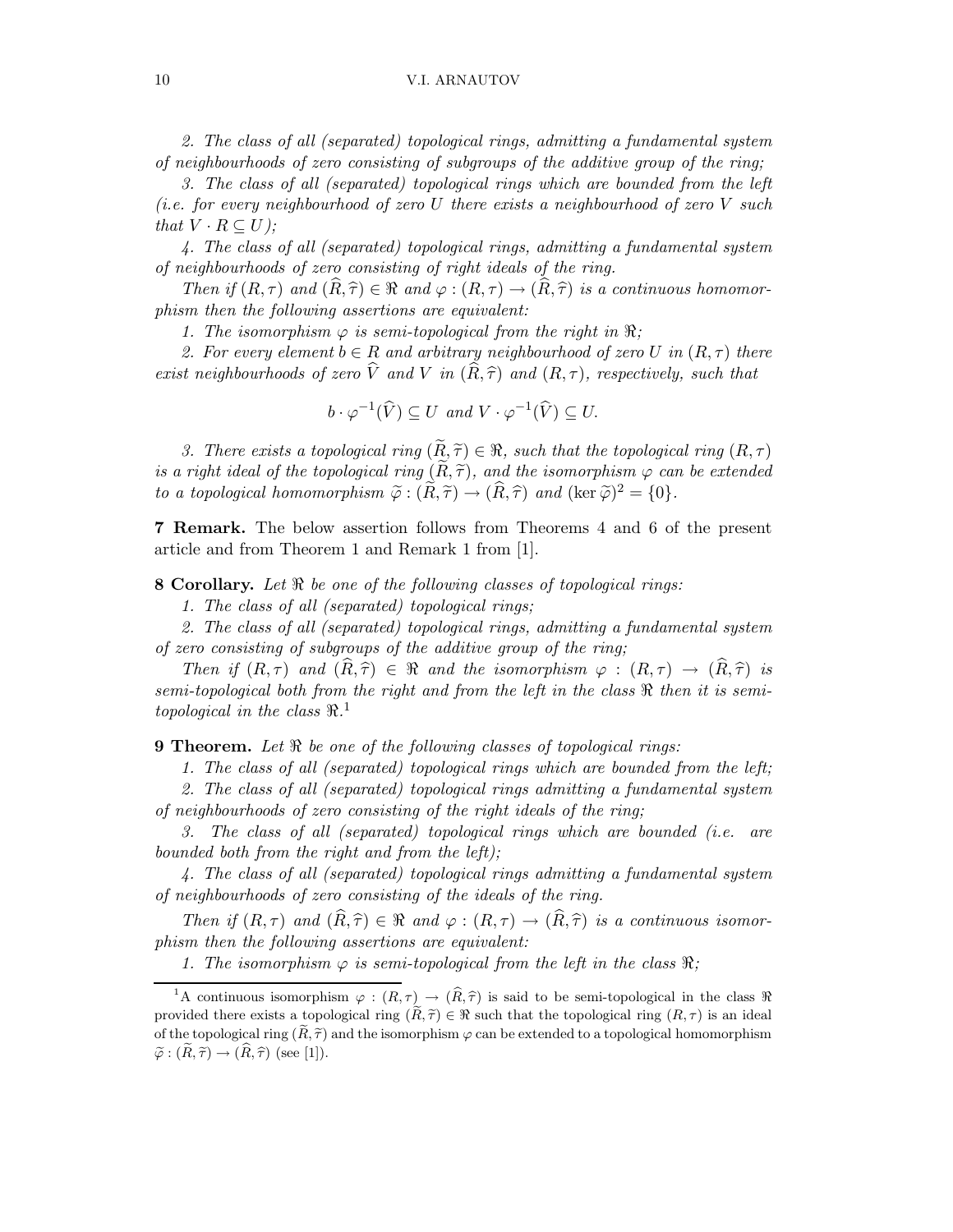2. For an arbitrary neighbourhood of zero U in  $(R, \tau)$  there exists a neighbourhood of zero  $\hat{V}$  in  $(\hat{R}, \hat{\tau})$  such that

$$
\varphi^{-1}(\widehat{V}) \cdot R \subseteq U.
$$

3. There exists a topological ring  $(R, \tilde{\tau}) \in \Re$  such that the topological ring  $(R, \tau)$ is a left ideal of the topological ring  $(R, \tilde{\tau})$ , the isomorphism  $\varphi$  can be extended to a topological homomorphism  $\widetilde{\varphi}: (\widetilde{R}, \widetilde{\tau}) \to (\widehat{R}, \widehat{\tau})$  and  $(\ker \widetilde{\varphi})^2 = \{0\}.$ 

**Proof.** 1  $\Rightarrow$  2. Let the isomorphism  $\varphi : (R, \tau) \to (\widehat{R}, \widehat{\tau})$  be semi-topological in the class  $\Re$ . Then there exists a topological ring  $(R, \tilde{\tau}) \in \Re$  such that the topological ring  $(R, \tau)$  is a left ideal of the topological ring  $(R, \tilde{\tau})$  and the isomorphism  $\varphi$  can be extended to a topological homomorphism  $\tilde{\varphi}: (R, \tilde{\tau}) \to (R, \tilde{\tau}).$ 

Let U be an arbitrary neighbourhood of zero in  $(R, \tau)$ . Since the topological ring  $(R, \tau)$  is a subring of the topological ring  $(R, \tilde{\tau})$  then there exists a neighbourhood of zero  $\tilde{U}$  in  $(\tilde{R}, \tilde{\tau})$  such that  $R \cap \tilde{U} = U$ . Since the rings from the class  $\Re$  are bounded from the left then there exists a neighbourhood of zero  $\tilde{V}$  in  $(\tilde{R}, \tilde{\tau})$  such that  $\tilde{V} \cdot \tilde{R} \subseteq U$ . It follows from the openness of the homomorphism  $\tilde{\varphi}: (\tilde{R}, \tilde{\tau}) \to (\tilde{R}, \tilde{\tau})$ that  $\hat{V} = \tilde{\varphi}(\tilde{V})$  is a neighbourhood of zero in  $(\widehat{R}, \widehat{\tau})$ .

Since  $\varphi$  is an isomorphism and  $\widetilde{\varphi}$  is its extension then  $R \cap \ker \widetilde{\varphi} = \ker \varphi = \{0\}.$ Since R is a left ideal in R and ker  $\tilde{\varphi}$  is an ideal in R then (ker  $\tilde{\varphi}$ )·R  $\subseteq$  ker  $\tilde{\varphi} \cap R = \{0\}$ . Hence

$$
\varphi^{-1}(\widehat{V}) \cdot R = \varphi^{-1}(\widetilde{\varphi}(\widetilde{V})) \cdot R \subseteq (\widetilde{\varphi}^{-1}(\widetilde{\varphi}(\widetilde{V})) \cdot R = (\widetilde{V} + \ker \widetilde{\varphi}) \cdot R =
$$
  

$$
\widetilde{V} \cdot R + \ker \widetilde{\varphi} \cdot R = \widetilde{V} \cdot R \subseteq (\widetilde{V} \cdot \widetilde{R}) \cap R \subseteq \widetilde{U} \cap R = U.
$$

So the implication  $1 \Rightarrow 2$  has been proved.

 $2 \Rightarrow 3$ . The assertion 2 of Theorem 4 obviously follows from the assertion 2 of this theorem. Let  $(R, \tilde{\tau})$  be the topological ring which was constructed in the proof of the implication  $2 \Rightarrow 3$  in Theorem 4. Let us prove first that the topological ring  $(R, \tilde{\tau})$  is bounded from the left in every case mentioned in the condition of Theorem.

Let  $W(V, \hat{V}) \in \mathbf{B}$  (see the proof of the implication  $2 \Rightarrow 3$  of Theorem 4). Then there exists a neighbourhood of zero  $V_0 \in \mathbf{B}$  such that  $V_0 - V_0 + V_0 - V_0 \subseteq V$  and  $\widehat{V}_0 \in \widehat{B}$  such that and  $\widehat{V}_0 - \widehat{V}_0 \subseteq \widehat{V}$ . Since the rings from the class  $\Re$  are bounded from the left in every cases mentioned in the condition of Theorem then there exist neighbourhoods of zero  $V_1 \in \mathbf{B}$  and  $\hat{V}_1 \in \hat{\mathbf{B}}$  such that  $V_1 \cdot R \subseteq V_0$  and  $\hat{V}_1 \cdot \hat{R} \subseteq \hat{V}_0$ .

By the assertion 2 of present Theorem there exists a neighbourhood of zero  $\widehat{V}_2 \in \widehat{\mathbf{B}}$  such that  $\widehat{V}_2 \subseteq \widehat{V}_1$  and  $\varphi^{-1}(\widehat{V}_2) \cdot R \subseteq V_0$ .

Since the isomorphism  $\varphi : (R, \tau) \to (\widehat{R}, \widehat{\tau})$  is continuous then there exists a neighbourhood of zero  $V_2 \in \mathbf{B}$  such that  $V_2 \subseteq V_1$  and  $\varphi(V_2) \subseteq V_2$ . Then

$$
\widetilde{W}(V_2, \widehat{V}_2) \cdot \widetilde{R} = \{ (a - \varphi^{-1}(\widehat{a}), \widehat{a}) \mid a \in V_2, \widehat{a} \in \widehat{V}_2 \} \cdot \{ (r, \widehat{r}) \mid r \in R, \widehat{r} \in \widehat{R} \} =
$$
  

$$
\{ ((a - \varphi^{-1}(\widehat{a})) \cdot r, \varphi(a - \varphi^{-1}(\widehat{a})) \cdot \widehat{r}) \mid a \in V_2, \widehat{a} \in \widehat{V}_2, r \in R, \widehat{r} \in \widehat{R} \} =
$$
  

$$
\{ ((a - \varphi^{-1}(\widehat{a})) \cdot r + \varphi^{-1}(\varphi(a - \varphi^{-1}(\widehat{a})) \cdot \widehat{r}) - \varphi^{-1}(\varphi(a - \varphi^{-1}(\widehat{a})) \cdot \widehat{r}),
$$
  

$$
\varphi(a - \varphi^{-1}(\widehat{a})) \cdot \widehat{r} \mid a \in V_2, \widehat{a} \in \widehat{V}_2, r \in R, \widehat{r} \in \widehat{R} \} =
$$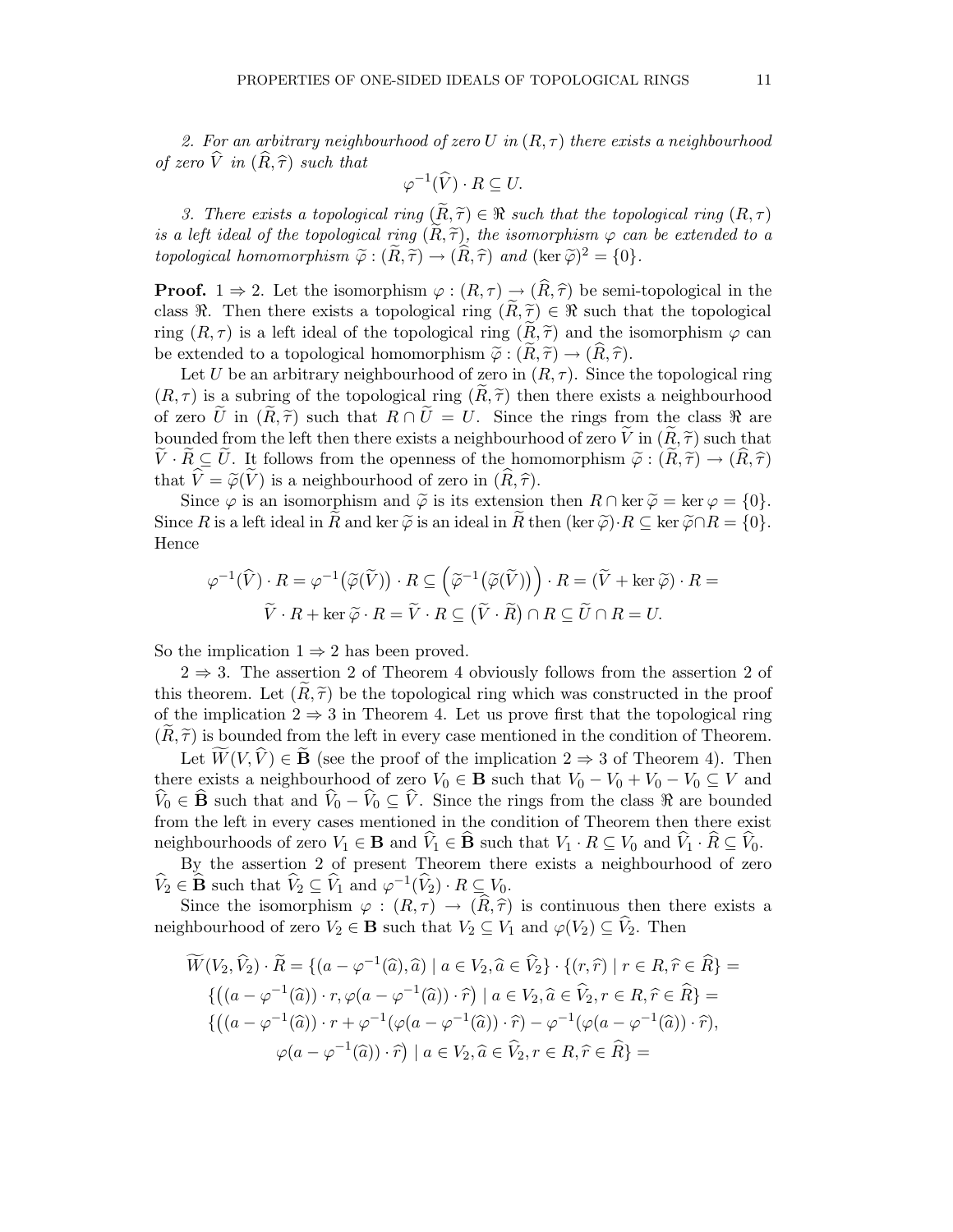$$
\{ (a \cdot r - \varphi^{-1}(\widehat{a}) \cdot r + a \cdot \varphi^{-1}(\widehat{r}) - \varphi^{-1}(\widehat{a}) \cdot \varphi^{-1}(\widehat{r}) - \varphi^{-1}(\varphi(a) \cdot \widehat{r} - \varphi^{-1}(\widehat{a} \cdot \widehat{r})), \varphi(a) \cdot \widehat{r} - \widehat{a} \cdot \widehat{r}) \mid a \in V_2, \widehat{a} \in \widehat{V}_2, r \in R, \widehat{r} \in \widehat{R} \} \subseteq
$$

$$
\{ (b - \varphi^{-1}(\widehat{b}), \widehat{b}) \mid b \in V, \widehat{b} \in \widehat{V} \} = \widetilde{W}(V, \widehat{V}),
$$

since

$$
b = a \cdot r - \varphi^{-1}(\widehat{a}) \cdot r + a \cdot \varphi^{-1}(\widehat{r}) - \varphi^{-1}(\varphi(a)) \cdot \varphi^{-1}(\widehat{r}) =
$$
  

$$
a \cdot r - \varphi^{-1}(\widehat{a}) \cdot r + a \cdot \varphi^{-1}(\widehat{r}) - \varphi^{-1}(\widehat{a}) \cdot \varphi^{-1}(\widehat{r}) \in
$$
  

$$
V_2 \cdot R - \varphi^{-1}(\widehat{V}_2) \cdot R + V_2 \cdot R - \varphi^{-1}(\widehat{V}_2) \cdot R \subseteq
$$
  

$$
V_1 \cdot R - \varphi^{-1}(\widehat{V}_2) \cdot R + V_1 \cdot R - \varphi^{-1}(\widehat{V}_2) \cdot R \subseteq V_0 - V_0 + V_0 - V_0 \subseteq V \text{ and}
$$
  

$$
\widehat{b} = \varphi(a) \cdot \widehat{r} - \widehat{a} \cdot \widehat{r} \in \varphi(V_2) \cdot \widehat{R} - \widehat{V}_1 \cdot \widehat{R} \subseteq \widehat{V}_1 \cdot \widehat{R} - \widehat{V}_1 \cdot \widehat{R} \subseteq \widehat{V}_0 - \widehat{V}_0 \subseteq \widehat{V}.
$$

The boundedness of the topological ring  $(\widetilde{R}, \widetilde{\tau})$  follows from that arbitrariness of  $W(V, V)$ .

To complete the proof of the implication  $2 \Rightarrow 3$  it is sufficient to check that  $(R, \tilde{\tau}) \in \Re$  for every case mentioned in the condition of Theorem provided  $(R, \tau)$ and  $(R, \hat{\tau}) \in \Re$ .

Indeed, if  $\Re$  is the class of all (separated) topological rings which are bounded from the left then it is so.

If ℜ is the class of all (separated) topological rings admitting a fundamental system of neighbourhoods of zero consisting of right ideals then topological rings  $(R, \tau)$  and  $(R, \hat{\tau})$  admit a fundamental system of neighbourhoods of zero consisting of subgroups. Hence by Theorem 4 the topological ring  $(R, \tilde{\tau})$  also admits a fundamental system of neighbourhoods of zero consisting of subgroups and it has been proved above that it is bounded from the left. Hence, by Theorem 1.6.32 in [3] the topological ring  $(R, \tilde{\tau})$  admits a fundamental system of neighbourhoods of zero consisting of right ideals, i.e.  $(R, \tilde{\tau}) \in \Re$ .

Let now  $\Re$  be the class of all (separated) topological rings which are bounded. Then the topological rings  $(R, \tau)$  and  $(R, \hat{\tau})$  are bounded from the right and by Theorem 4 the topological ring  $(R, \tilde{\tau})$  is bounded from the right. It has been proved above that it is bounded from the left and hence is bounded, i.e.  $(R, \tilde{\tau}) \in \Re$ .

If  $\Re$  is the class of all (separated) topological rings admitting a fundamental system of neighbourhoods of zero consisting of ideals then topological rings  $(R, \tau)$ and  $(R, \hat{\tau})$  admit a fundamental system of neighbourhoods of zero consisting of left ideals. Then by Theorem 4 the topological ring  $(R, \tilde{\tau})$  also admits a fundamental system of neighbourhoods of zero consisting of left ideals and it has been proved above that it is bounded from the left. Hence  $(R, \tau)$  and  $(R, \hat{\tau})$  are bounded and admit a fundamental system of neighbourhoods of zero consisting of subgroups. Then by Theorem 1.6.32 in [3] it admits a fundamental system of neighbourhoods of zero consisting of ideals, i.e.  $(R, \tilde{\tau}) \in \Re$ .

So we have proved that  $(\widehat{R}, \widehat{\tau}) \in \Re$  in every case mentioned in the condition of Theorem. This completes the proof of the implication  $2 \Rightarrow 3$ .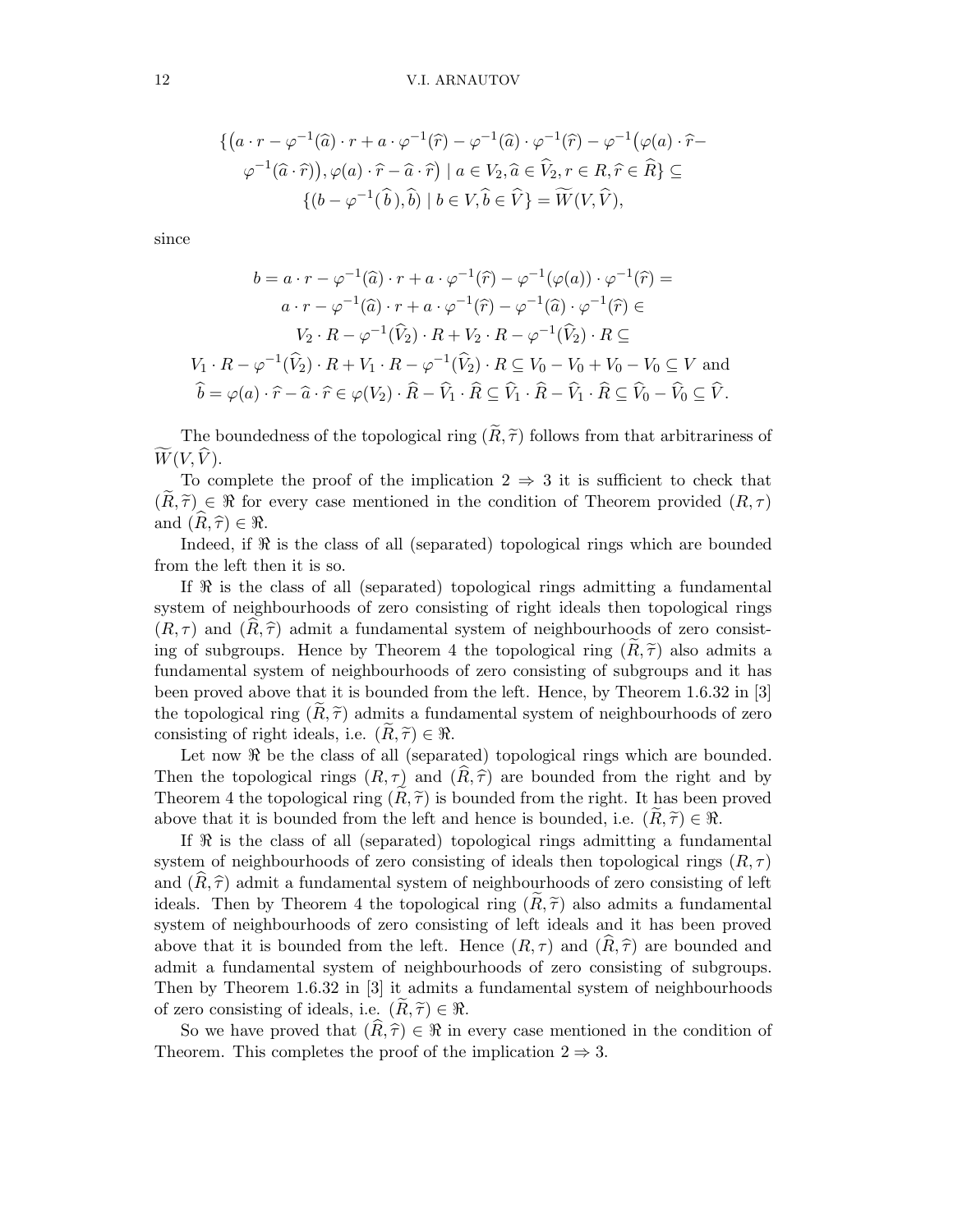To complete the proof of Theorem is sufficient to check the implication  $3 \Rightarrow 1$ . It is obvious since the topological ring  $(R, \tilde{\tau})$  mentioned in the assertion 3 of the current Theorem satisfies Definition 3. current Theorem satisfies Definition 3.

10 Remark. The following Theorem can be easily obtained from Theorem 9 proceeding to anti-isomorphic rings.

**11 Theorem.** Let  $\Re$  be one of the following classes of topological rings:

1. The class of all (separated) topological rings which are bounded from the right;

2. The class of all (separated) topological rings admitting a fundamental system of neighbourhoods of zero consisting of left ideals of the ring;

3. The class of all (separated) topological rings which are bounded;

4. The class of all (separated) topological rings admitting a fundamental system of neighbourhoods of zero consisting of ideals of the ring.

Hence if  $(R, \tau)$  and  $(\widehat{R}, \widehat{\tau}) \in \Re$  and  $\varphi : (R, \tau) \to (\widehat{R}, \widehat{\tau})$  is a continuous isomorphism then the following assertions are equivalent:

1. The isomorphism  $\varphi$  is semi-topological in the class  $\Re$ ;

2. For every neighbourhood of zero U in  $(R, \tau)$  there exists a neighbourhood of zero  $\hat{V}$  in  $(\hat{R}, \hat{\tau})$  such that

$$
R \cdot \varphi^{-1}(\widehat{V}) \subseteq U.
$$

3. There exists a topological ring  $(\widetilde{R}, \widetilde{\tau}) \in \Re$  such that the topological ring  $(R, \tau)$ is a right ideal of the topological ring  $(R, \tilde{\tau})$ , the isomorphism  $\varphi$  can be extended to a topological homomorphism  $\tilde{\varphi}: (\tilde{R}, \tilde{\tau}) \to (\hat{R}, \hat{\tau})$  and  $(\ker \tilde{\varphi})^2 = \{0\}.$ 

12 Remark. The below Theorem is proved similarly to Theorem 3 in [1] and is its two-sided analogue.

**13 Theorem.** If K is the class of all bounded topological rings or the class of all topological rings admitting a fundamental system of neighbourhoods of zero consisting of ideals then the continuous isomorphism  $\varphi : (R, \tau) \to (R, \hat{\tau})$  is semi-topological iff for every neighbourhood of zero U in  $(R, \tau)$  there exists a neighbourhood of zero V in  $(\widehat{R}, \widehat{\tau})$  such that  $\varphi^{-1}(\widehat{V}) \cdot R \subseteq U$  and  $R \cdot \varphi^{-1}(\widehat{V}) \subseteq U$ .

14 Remark. The below assertion follows from Theorems 9 and 13 and Remark 12 of the present article.

**15 Corollary.** Let  $\Re$  be one of the following classes of topological rings:

1. The class of all (separated) bounded topological rings;

2. The class of all (separated) topological rings, admitting a fundamental system of neighbourhoods of zero consisting of ideals of the ring.

Then if  $(R, \tau)$  and  $(R, \hat{\tau}) \in \Re$  and the isomorphism  $\varphi : (R, \tau) \to (R, \hat{\tau})$  is semitopological from the right in the class ℜ and is semi-topological from the left in the class ℜ then it is semi-topological.